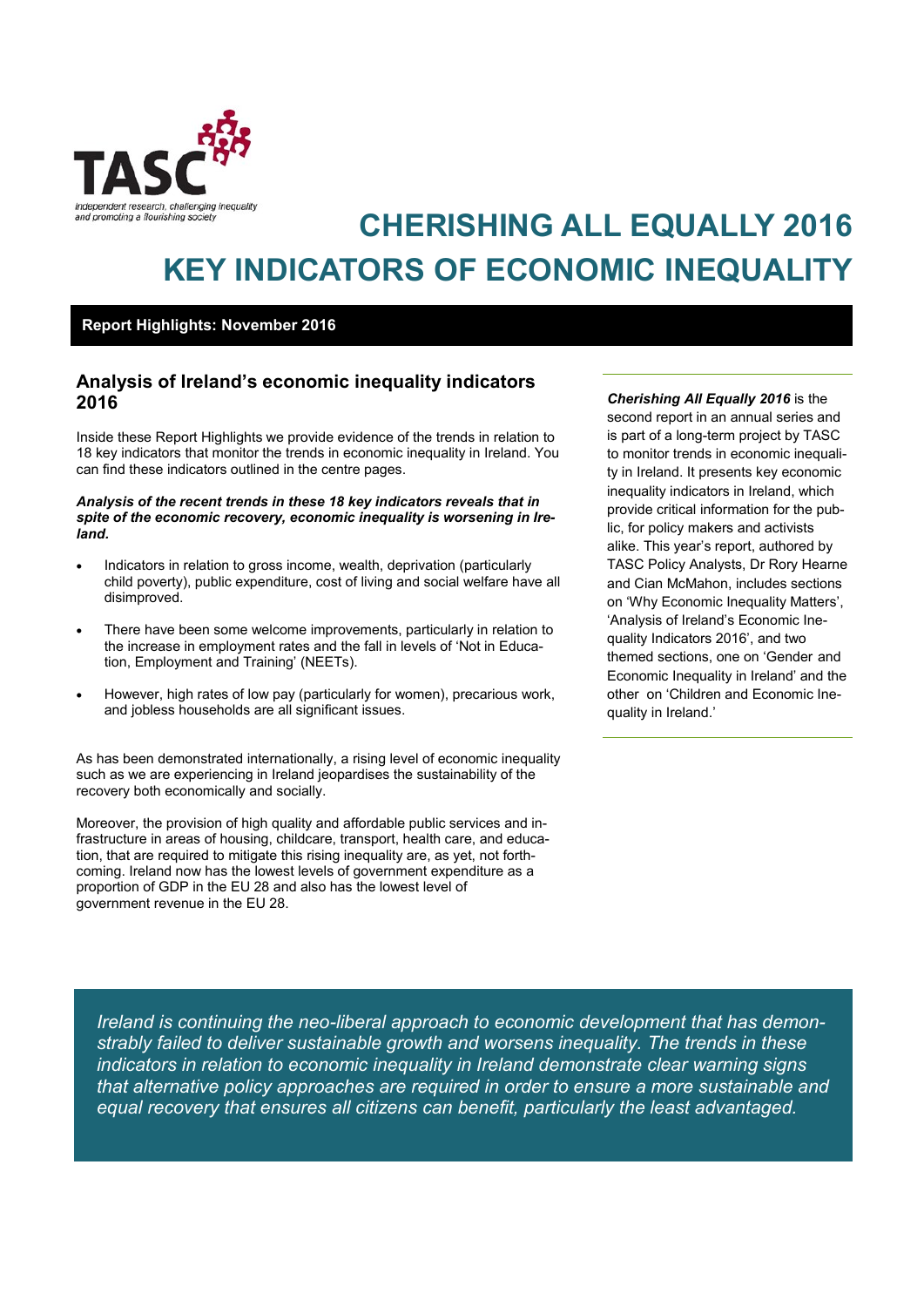## **Key indicators of economic inequality Key indicators of economic inequality**

**Table 2: Key indicators of economic inequality in Ireland,** *Cherishing All Equally (CAE) 2015,*  **Table 2: Key indicators of economic inequality in Ireland,** *Cherishing All Equally (CAE) 2015, Cherishing All Equally (CAE) 2016,* **and EU comparison** *Cherishing All Equally (CAE) 2016,* **and EU comparison**

| 1. Gross income inequality    |                                    |  |                                    |              |
|-------------------------------|------------------------------------|--|------------------------------------|--------------|
|                               | <b>Cherishing All Equally 2015</b> |  | <b>Cherishing All Equally 2016</b> | EU 28 (2016) |
| Top 10% income share          | 33.93%<br>(2011)                   |  | 38.75%<br>(2016 est.)              |              |
| Top 1% income share           | 9.11%<br>(2011)                    |  | 10.95%<br>(2016est.)               |              |
| Bottom 90% income share       | 66%<br>(2011)                      |  | 61.25%<br>(2016 est.)              |              |
| <b>Gross Gini coefficient</b> | 46<br>(2012)                       |  | 45.7<br>(2014)                     | 36.5         |

| 2. Net income inequality    |                                    |  |                                            |      |
|-----------------------------|------------------------------------|--|--------------------------------------------|------|
|                             | <b>Cherishing All Equally 2015</b> |  | Cherishing All Equally 2016   EU 28 (2016) |      |
| <b>Net Gini coefficient</b> | 29.9                               |  | 30.8                                       | 30.9 |
|                             | (2012)                             |  | (2014)                                     |      |

| 3. Employment            |                                      |  |                                    |                     |
|--------------------------|--------------------------------------|--|------------------------------------|---------------------|
|                          | <b>Cherishing All Equally 2015</b>   |  | <b>Cherishing All Equally 2016</b> | <b>EU 28 (2016)</b> |
| Share of 20-64 year olds | 65.5%                                |  | 68.8%                              | 70.1%               |
| in employment            | (70.9% male; 60.3% female)<br>(2013) |  | $(75.1\%/62.6\%)$<br>(2014)        | $(75.9\%/64.3\%)$   |

| 4. Unemployment               |                                    |  |                                                 |       |
|-------------------------------|------------------------------------|--|-------------------------------------------------|-------|
|                               | <b>Cherishing All Equally 2015</b> |  | Cherishing All Equally 2016 $\mid$ EU 28 (2016) |       |
| Share of Irish working-age    | 17.1%                              |  | 16%                                             | 10.9% |
| households that are 'jobless' | (2013)                             |  | (2014)                                          |       |

| 5. Minimum wage                  |                                    |  |                                                  |  |
|----------------------------------|------------------------------------|--|--------------------------------------------------|--|
|                                  | <b>Cherishing All Equally 2015</b> |  | Cherishing All Equally 2016 $\vert$ EU 28 (2016) |  |
| Statutory Minimum Wage (€9.15)   | 76%                                |  | 79.5%                                            |  |
| as share of Living Wage (€11.50) | (2015)                             |  | (2016)                                           |  |

| <b>6. Social Protection</b>                                            |                                    |                       |                                    |              |
|------------------------------------------------------------------------|------------------------------------|-----------------------|------------------------------------|--------------|
|                                                                        | <b>Cherishing All Equally 2015</b> |                       | <b>Cherishing All Equally 2016</b> | EU 28 (2016) |
| Typical payment p.a. for single<br>jobseeker or person with disability | €9,776<br>(2015)                   | $\blacktriangleright$ | €9,776<br>(2016)                   |              |
| Typical payment p.a. for single carer                                  | €10,608<br>(2015)                  | Ħ                     | €10,608<br>(2016)                  |              |
| Typical payment p.a. for single<br>pensioner                           | €11, 976<br>(2015)                 |                       | €12,132<br>(2016)                  |              |

| <b>7. Wealth Inequality</b>    |                                    |  |                                    |                     |
|--------------------------------|------------------------------------|--|------------------------------------|---------------------|
|                                | <b>Cherishing All Equally 2015</b> |  | <b>Cherishing All Equally 2016</b> | <b>EU 28 (2016)</b> |
| Top 10% wealth share           | 42-58%<br>(2014 est.)              |  | 53.8%<br>(2013)                    |                     |
| <b>Bottom 50% wealth share</b> | 12%<br>(2015 est.)                 |  | 4.9%<br>(2013)                     |                     |

| 8. Public Spending                                                                            |        |  |        |       |
|-----------------------------------------------------------------------------------------------|--------|--|--------|-------|
| <b>Cherishing All Equally 2016</b> $\vert$ EU 28 (2016)<br><b>Cherishing All Equally 2015</b> |        |  |        |       |
| General government expenditure,                                                               | 38.6%  |  | 35.1%  | 47.4% |
| % of GDP                                                                                      | (2013) |  | (2015) |       |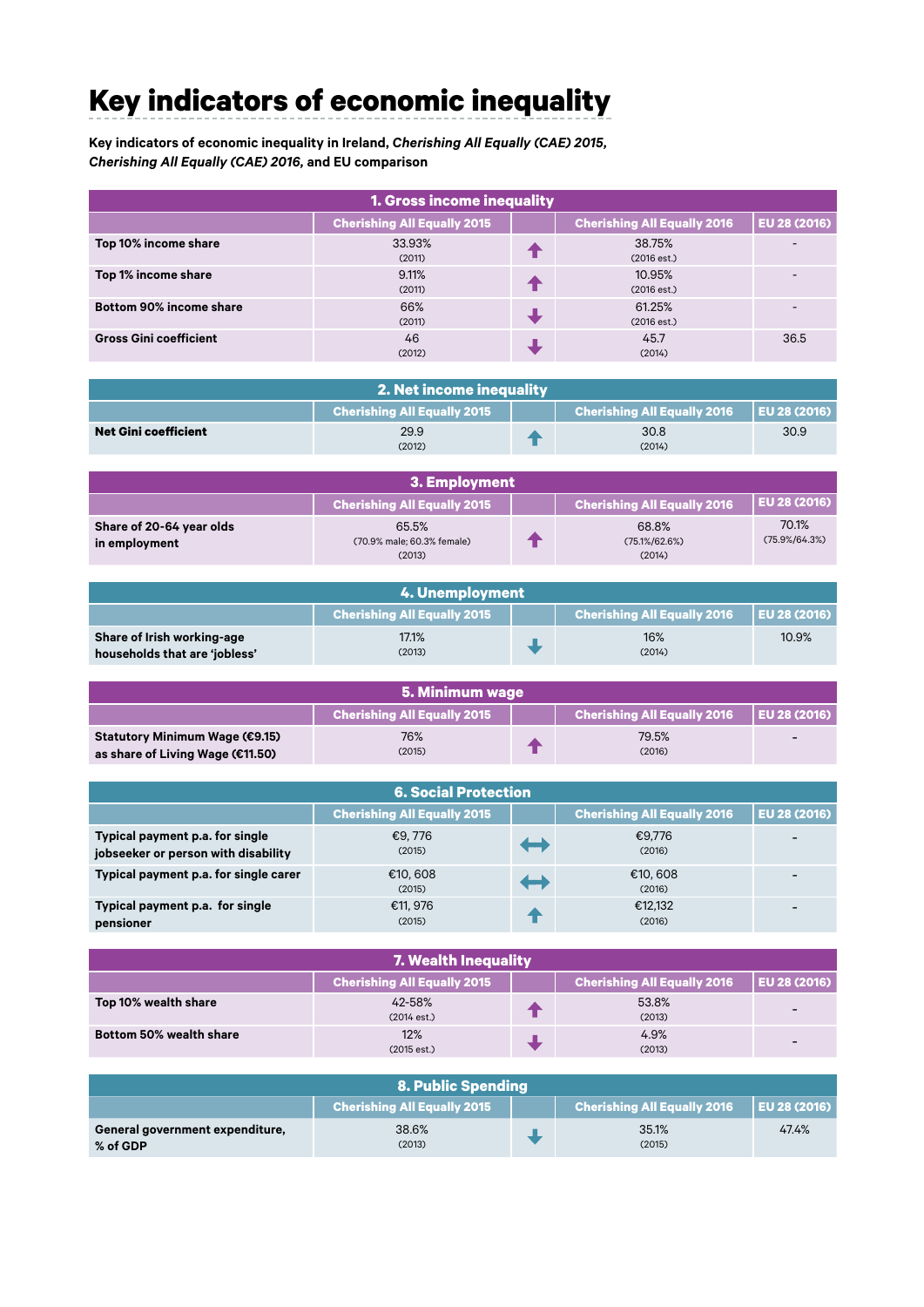| 9. Public spending on services                           |                                    |   |                                    |                          |  |
|----------------------------------------------------------|------------------------------------|---|------------------------------------|--------------------------|--|
|                                                          | <b>Cherishing All Equally 2015</b> |   | <b>Cherishing All Equally 2016</b> | EU 28 (2016)             |  |
| Public spending per household<br>on health and education | €13,706<br>(2012)                  |   | €13, 542<br>(2014)                 | $\overline{\phantom{0}}$ |  |
| <b>10. Tax</b>                                           |                                    |   |                                    |                          |  |
|                                                          | <b>Cherishing All Equally 2015</b> |   | <b>Cherishing All Equally 2016</b> | EU 28 (2016)             |  |
| <b>Tax-to-GDP ratio</b>                                  | 29.1%<br>(2012)                    | T | 30.5%<br>(2014)                    | 40%                      |  |

| <b>11. Social security contributions</b>       |                                    |  |                                    |              |
|------------------------------------------------|------------------------------------|--|------------------------------------|--------------|
|                                                | <b>Cherishing All Equally 2015</b> |  | <b>Cherishing All Equally 2016</b> | EU 28 (2016) |
| Net social security contributions,<br>% of GDP | 5.7%<br>(2013)                     |  | 5.3%<br>(2014)                     | 13.3%        |

| <b>12. Childcare costs</b>                        |                                    |                          |                                                   |       |
|---------------------------------------------------|------------------------------------|--------------------------|---------------------------------------------------|-------|
|                                                   | <b>Cherishing All Equally 2015</b> |                          | <b>Cherishing All Equally 2016   EU 28 (2016)</b> |       |
| Typical childcare fees,<br>% of family net income | 27.4%<br>(2012)                    | $\overline{\phantom{a}}$ | 27.4%<br>(2012)                                   | 11.2% |

| <b>13. Third-level education</b>                                                                 |                 |  |                 |       |
|--------------------------------------------------------------------------------------------------|-----------------|--|-----------------|-------|
| <b>Cherishing All Equally 2016</b><br><b>LEU 28 (2016)</b><br><b>Cherishing All Equally 2015</b> |                 |  |                 |       |
| Share of 30-34 year olds with a                                                                  | 52.6%<br>(2013) |  | 52.3%<br>(2015) | 38.7% |
| third-level qualification                                                                        |                 |  |                 |       |

| <b>14. Secondary education</b>                                  |                                    |  |                                                   |       |
|-----------------------------------------------------------------|------------------------------------|--|---------------------------------------------------|-------|
|                                                                 | <b>Cherishing All Equally 2015</b> |  | <b>Cherishing All Equally 2016   EU 28 (2016)</b> |       |
| Share of labour force with lower<br>secondary education or less | 23.3%<br>(2013)                    |  | 20.2%<br>(2015)                                   | 23.5% |

| <b>15. Youth unemployment</b>    |                                    |  |                                    |              |
|----------------------------------|------------------------------------|--|------------------------------------|--------------|
|                                  | <b>Cherishing All Equally 2015</b> |  | <b>Cherishing All Equally 2016</b> | EU 28 (2016) |
| Share of 15-29 year olds 'Not in | 18.1%                              |  | 16.8%                              | 14.8%        |
| <b>Employment, Education, or</b> | (2013)                             |  | (2015)                             |              |
| <b>Training' (NEETs)</b>         |                                    |  |                                    |              |

| <b>16. Cost of living</b>                           |                                    |  |                                             |                          |
|-----------------------------------------------------|------------------------------------|--|---------------------------------------------|--------------------------|
|                                                     | <b>Cherishing All Equally 2015</b> |  | Cherishing All Equally 2016 $^{\mathrm{+}}$ | EU 28 (2016)             |
| Cost of living in Ireland relative<br>to EU average | 21.2% above<br>(2012)              |  | 25.1% above<br>(2014)                       | $\overline{\phantom{0}}$ |

| <b>17. Deprivation</b>                                                        |                                    |  |                                            |                          |
|-------------------------------------------------------------------------------|------------------------------------|--|--------------------------------------------|--------------------------|
|                                                                               | <b>Cherishing All Equally 2015</b> |  | Cherishing All Equally 2016   EU 28 (2016) |                          |
| Share of population experiencing two<br>or more forms of material deprivation | 26.9%<br>(2012)                    |  | 29%<br>(2014)                              | $\overline{\phantom{0}}$ |

| <b>18. Child poverty</b>                                          |                                    |  |                                    |              |
|-------------------------------------------------------------------|------------------------------------|--|------------------------------------|--------------|
|                                                                   | <b>Cherishing All Equally 2015</b> |  | <b>Cherishing All Equally 2016</b> | EU 28 (2016) |
| Share of 0-16 year olds at risk of<br>poverty or social exclusion | 33.6%<br>(2013)                    |  | 29%<br>(2014)                      | 27.4%        |

The source and reference for all the data in the indicators presented in this table are available in the 'Trends in key indicators of economic inequality in Ireland' section below where each indicator is discussed.